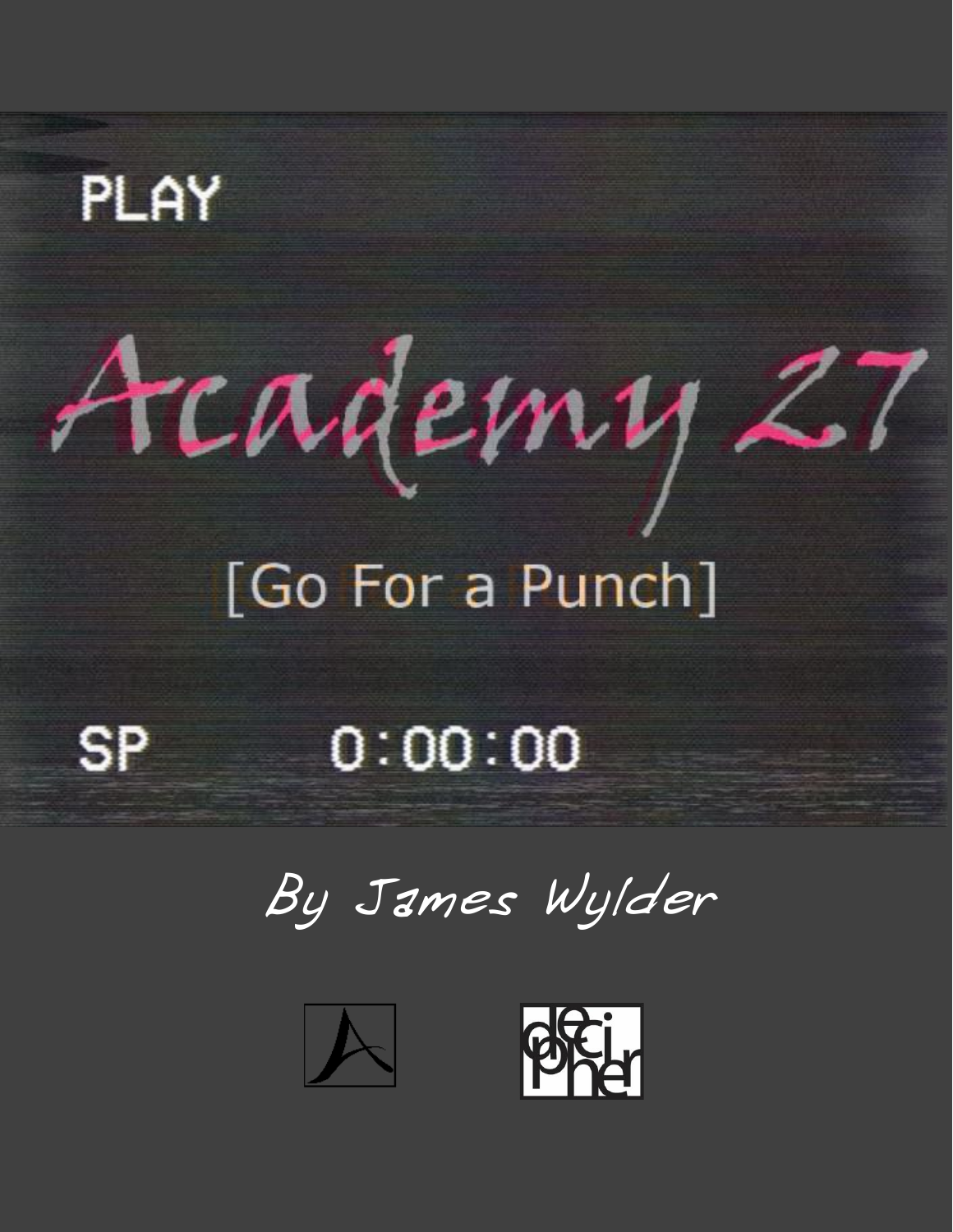It had already been four hours, and Sang Mi was going insane.

"Could you stop playing that?"

Li Xiu didn't look up from where she was laying on the floor holding her blaring phone. "You don't like Janice Rose?"

"Of course I like Janice Rose! But you've been playing that on repeat for hours now."

"We don't have any wifi and it already buffered this album, so get off my back."

Tsetseg was avoiding them both by the far wall of the bathroom. Sang Mi wasn't sure why she wasn't spacing herself from Li Xiu, but she had the strange feeling that if she did move over to one of the walls, she would be losing some sort of unstated match against her. With yet another sigh, she turned and looked into the mirror, leaning against the white porcelain sink. At least the lights hadn't gone out, but she was starting to look more bedraggled than she'd expected for the few hours they'd been trapped in here. Who'd have expected that the ceiling would collapse in front of the entryway to the bathroom? It hadn't even had the decency to fall before their morning classes happened, or after they'd eaten lunch. She hadn't even brought a snack with her, which was an extra frustration. Still, they couldn't be trapped in here too long, right?

She frowned over at the stalls. Zhyrgal was in stall 3; the others were empty, though she hadn't actually gone and looked into each toilet bowl.

"Did any of us bring food? I just think it's best if we take stock of our situation–"

Li Xiu cut her off. "If I did, I wouldn't be sharing it with you."

Sang Mi put on a smile so fake you'd think it was a Halloween mask. "You're such a generous wellmannered person, you know that?"

"Everyone knows you should keep a snack in your purse."

"I try not to carry one if I can help it."

"You use a messenger bag, that's just a purse for people who think they're too cool for purses."

"I don't have that either! Do you see a bag on me anywhere?"

"I don't know, let me check." Li Xiu stayed glued on her phone.

"Well?"

"I lied, I don't care."

Tsetseg slapped the wall and spoke loud enough in the closed space it hurt their ears. "Could you two just cut it out for five minutes? I'm hungry, I'm tired, I want to go home, and I am already sick of your bickering."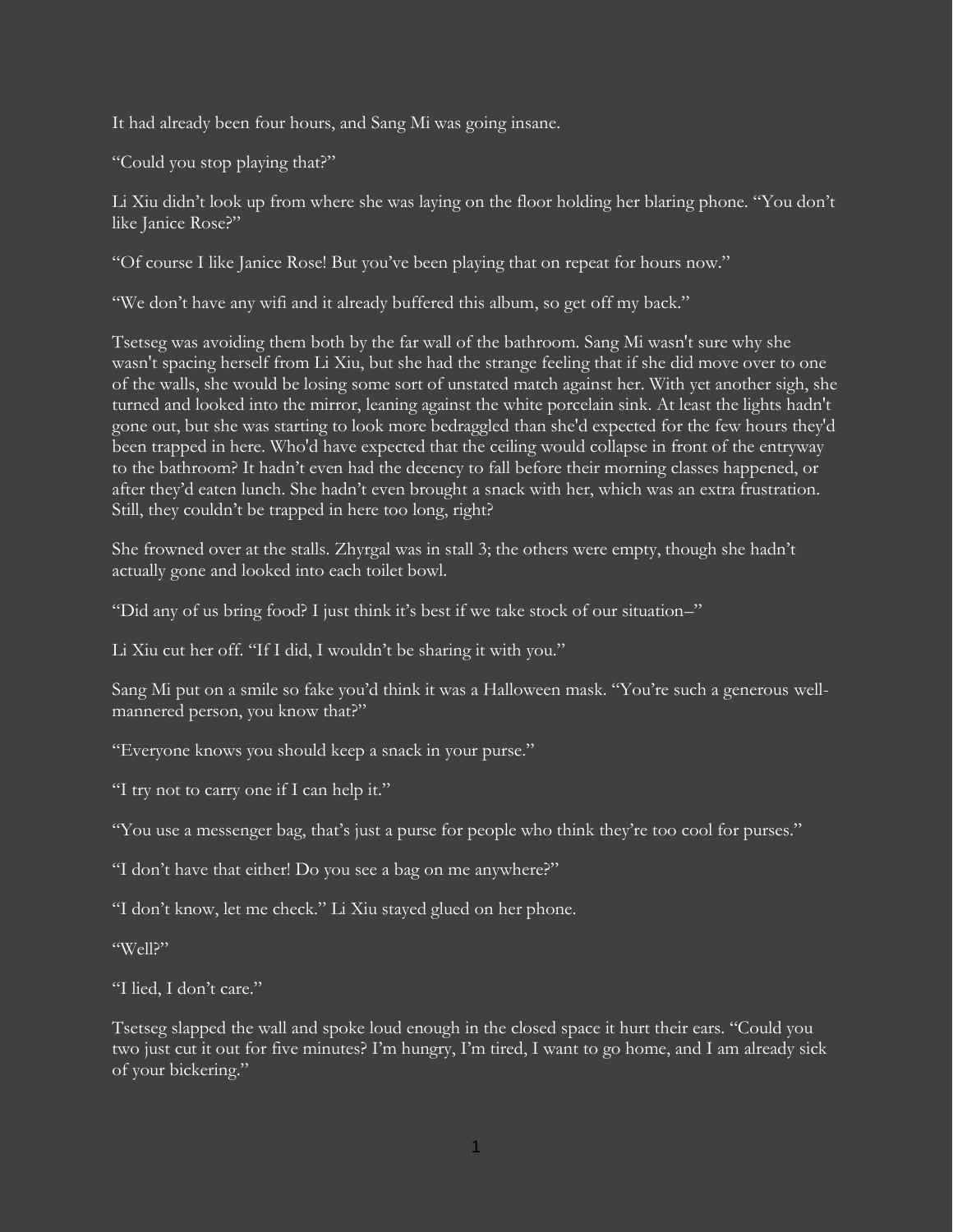They looked away from each other, somewhat ashamed, somewhat unrepentant, as Zhyrgal chimed in from her stall. "Yeah, what she said."

They turned away from each other, trying to avoid making jibes, as Sang Mi's thoughts turned once again to Zhyrgal. What were the chances that she'd get stuck in a bathroom with Zhyrgal anyway? Sang Mi had done her best to be cordial and even friendly with the girl, but the underlying knowledge she was on the payroll of CISyn, a company on Earth that specialized in intelligence gathering (to put it politely), had hampered attempts at a real friendship. Would the two have been good friends if not for her overhearing that call? Sometimes, Sang Mi doubted she'd really ever heard it. It was too outlandish. She was just paranoid and had made it up. The thoughts swarmed around her head non-stop till she decided that she had to trust that her own memories were real. That didn't actually stop the thoughts, but it did make them easier to deal with, which was something.

Another hour passed, marked only by Li Xiu and Sang Mi continuing to make passive-aggressive remarks at each other while Tsetseg tried her best to ignore them. Zhyrgal remained in her stall. Sang Mi couldn't get herself to nap and wasn't sure if that was even a good idea. She'd stayed up watching old horror programs, lots of low-budget 2D stuff from Earth. Nightmares galore, and now she was paying for it with her cranky attitude in an emergency situation.

"Do you think we'll get out of here?" Tsetseg asked. There was a new edge of fear in her voice; Sang Mi didn't like it.

"Of course we will, they have to be working to get us out right now." Glancing in the mirror, her face did not look particularly reassuring.

Li Xiu scoffed from the floor. "You don't know that."

Tsetseg slumped. The poor girl was hitting her limit.

Sang Mi glowered. "Yes I do! And even if I didn't, do you think anyone here needs to hear that right now when we're trapped like this trying to hold onto hope?"

"False hope is worse than no hope at all," Li Xiu countered.

A stall door opened; Zhyrgal was there. The lights flickered, and her glasses turned into white splashes in the darkness for a moment. Her hair hung loose down the sides of her face, covering it in shadow. "Could you two quit fighting?" she spat.

"We barely started," Li Xiu shot back.

"You've been on and off for hours now! Just... work out whatever your weird issues are with each other and get on with it! We're all hungry, we're all tired, we're all scared, so just get it over with so we can have some damn peace in here!"

"Y-yeah!" Tsetseg joined in, and the two girls edged towards each other till Sang Mi and Li Xiu felt like they'd been unwillingly placed on a team together. "Zhyrgal here makes a great point, you two need to cut this out immediately. If we don't all work together, how will we survive if this situation gets worse?"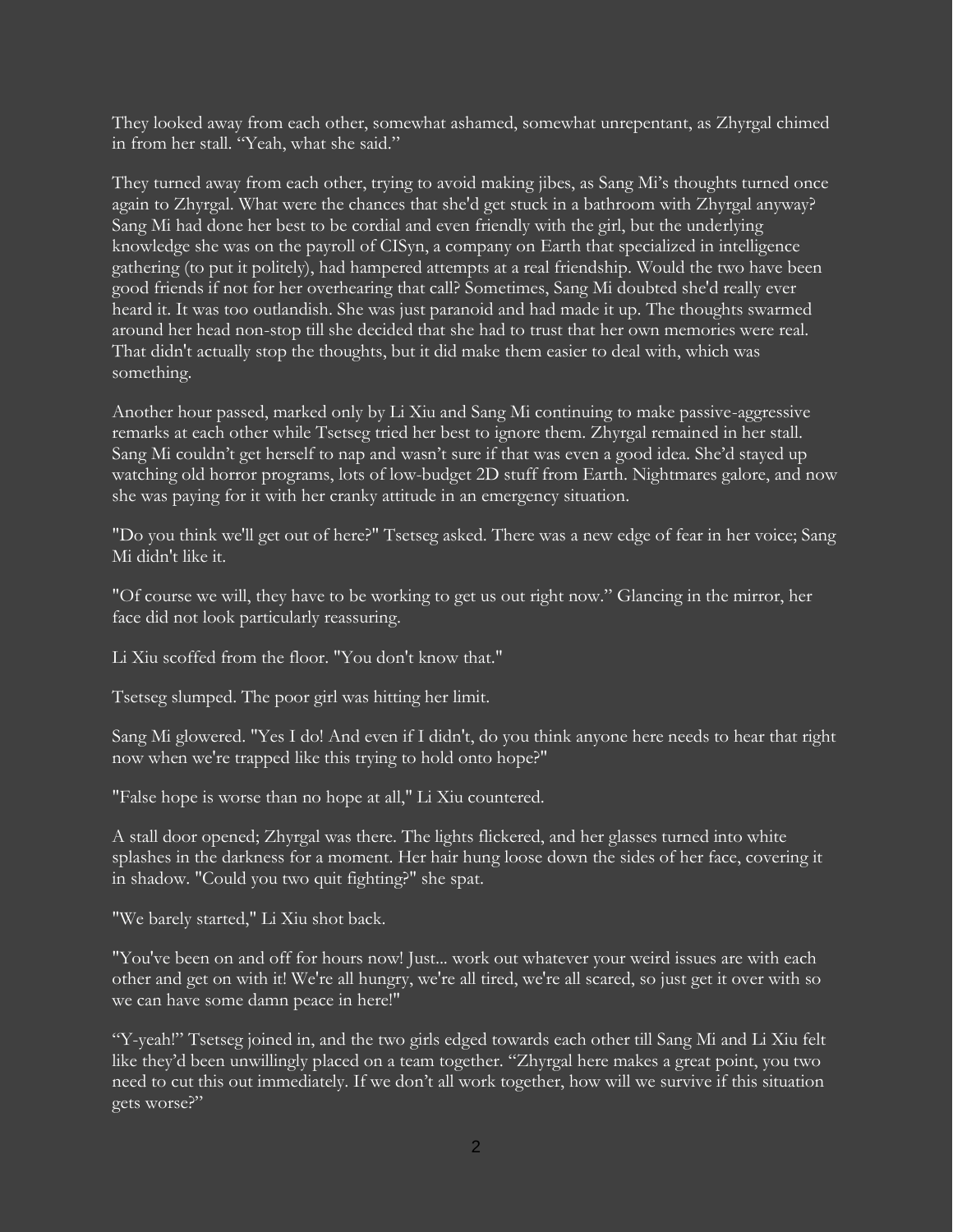"Not to mention," Zhyrgal added, "you're both the ones who fashion yourselves leaders. Isn't this sort of bickering below you both, or did I misjudge you?"

"I am not a leader," Sang Mi said.

"Then why are you always making the other students fall into your little plans and plots?" Zhyrgal asked.

Tsetseg frowned. "Okay, that's going a little far…"

Li Xiu laughed. "This is exactly what I don't like about you, Sang Mi. Look at you, you can't even take responsibility when you do things right! Have you ever faced a consequence or have you just wiggled out of them all?"

"Well at least I'm not eating off a silver platter in the poorest district of the city!" she shot back.

To her surprise, Li Xiu looked genuinely hurt. "That's not fair."

"We're all on the same side here, right?" Tsetseg said, trying to mediate. But this just shifted Sang Mi's bubbling ire.

"Are we?" she said with a pointed look at Zhyrgal. "Are we all on the same side? It seems to me like this whole situation is awful convenient. Getting us all trapped in here together. How do we know you didn't plan this, huh? What are you hiding from all of us, Zhyrgal? Why were you sitting alone in that stall for five hours straight? Even you had to get cramped or bored, right? Come on then, spill it! What. Are. You. HIDING?"

Zhyrgal looked down, biting her lip, and after a pause, pulled back the hair veiling her face to reveal the acne outbreak that had spread along her cheeks.

"...What the hell, Sang Mi?" Tsetseg said.

"Yeah. I'm sorry. Sorry, Zhyrgal…" Sang Mi said.

The girls stared at Zhyrgal in silence for a time. It felt like it was going to stretch on for an eternity, until it was suddenly broken.

"Go for a punch," a voice said.

They all turned to stall two, which they'd all assumed was empty despite the door being shut. But that door always looked locked until you pushed on it, so they'd had no reason to suspect otherwise.

"Sorry, what did you say?" Sang Mi said.

"I said to go for a punch."

"I thought there wasn't anyone in there?" Tsetseg asked.

"It was locked when I came in," Zhyrgal clarified.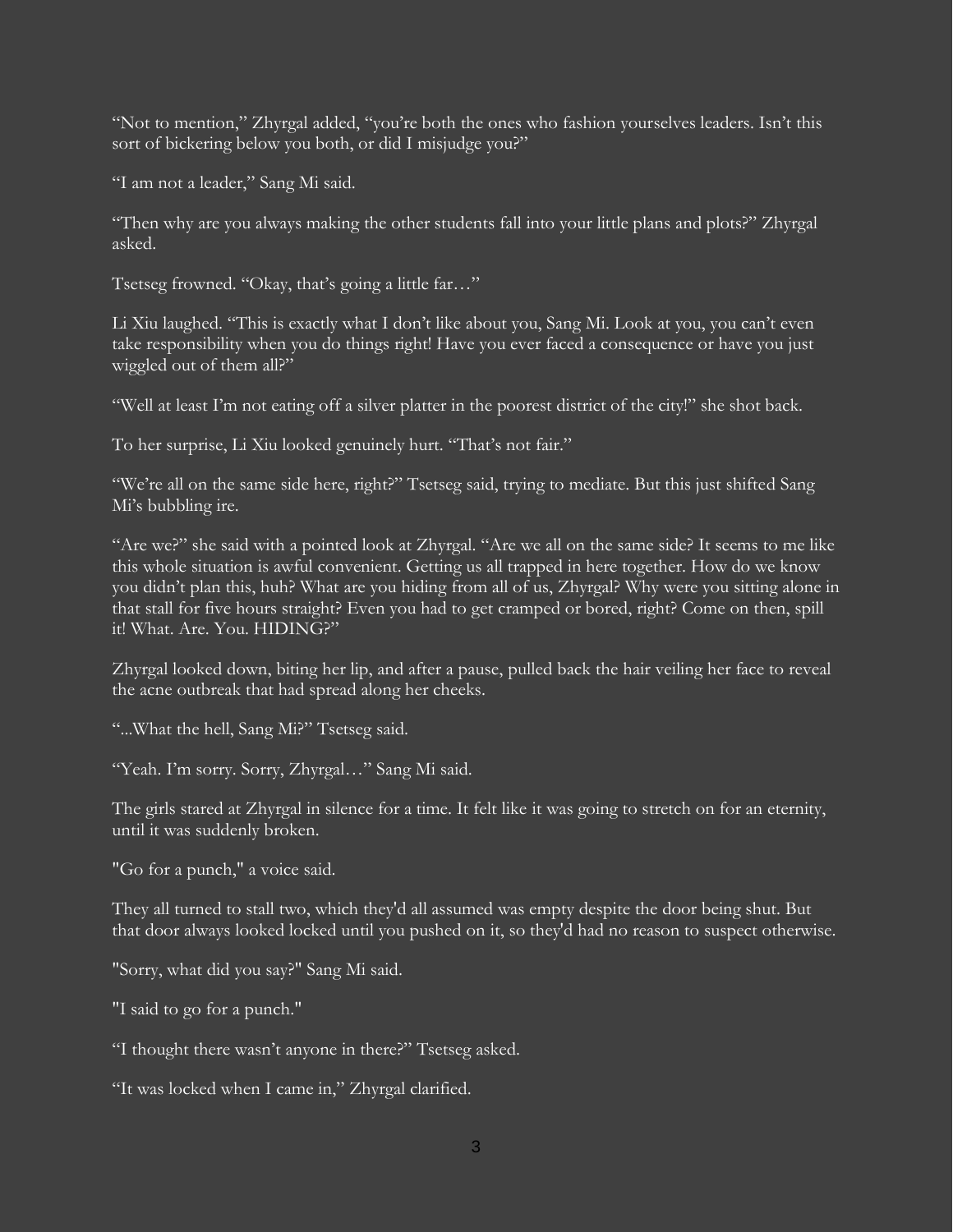"And you didn't say anything?" Li Xiu said, while Sang Mi looked relieved she didn't have to ask the question.

"You were too busy arguing."

She had them there.

"Why don't you come on out, we're all friends here!" Tsetseg said.

The voice laughed at that. "After five hours of this, that's genuinely the funniest thing anyone has said today."

Fuming again, Li Xiu gestured accusatively at the door of the stall, which was pointless since the door was very much not transparent. "Who are you anyway, we've been trapped in here for god knows how long--"

"Five hours."

"--right. And you are only now revealing yourself?"

"You're only now realizing you didn't check all the stalls?"

Li Xiu and Kalkingkata exchanged a mutual look of dissatisfaction with this revelation. Zhyrgal pursed her lips pointedly as Tsetseg patted her on the shoulder.

Sang Mi raised her voice a little. "Okay, then, who are you?"

"I have a question for you, Sang Mi."

"I asked you who you are."

Tsetseg raised her hand as if being called on. "I agree, I want to know who you are as well!"

The voice sighed. "Come now, you think that's what's important right now? When you're trapped in a nightmare scenario like this?"

"They'll rescue us," Tsetseg asserted. "We're not talking till you give us something to work with. Rright?" She looked around at the others. Sang Mi and Li Xiu were giving each other the odd dirty look. When the voice replied, it sounded almost giddy.

"Hmn, is that so? Honestly, dear, you're adorable. But I'm already trying to help you, why should I give you a card when I hold them all?"

"Then–you caused the accident?" Sang Mi said.

"Don't be ridiculous. Now you really are wasting time."

Zhyrgal took a breath, and then spoke up again, calmly and clearly. "If you are trying to help us, giving us a show of good faith would help build some trust. Especially since you already know things about us, mysterious voice person."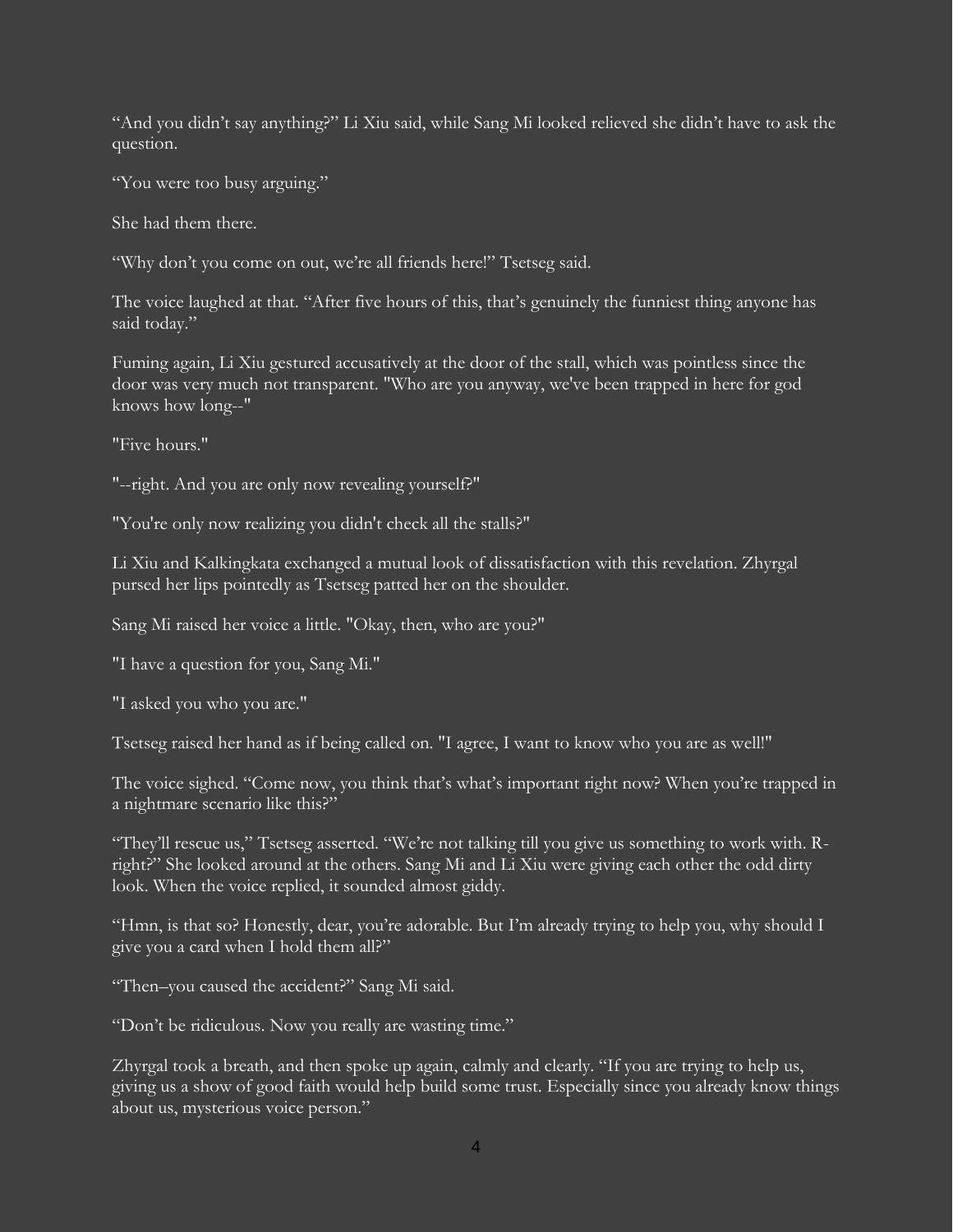Li Xiu nodded. "Plus, aren't you going to get bored of us not touching the game you seem to want to play with us?"

"Oh–OH! You are good. You're right, this little appetizer isn't filling me up. Let's get to the entre dears. So to answer your questions… hmn. Let's say that I'm someone in your grade, a new transfer student. For today, call me Saki."

"Another one?" Li Xiu and Kalingkata said in unison, and then glared at each other at the insolence the other would be on their level.

"I'm sure you'll meet me in time. Now, Sang Mi, what did you dream last night?"

Zhyrgal furrowed her brow. Sang Mi raised an eyebrow, "What did I dream? What does that matter. It's a dream."

"Indulge me," Saki said cheerily.

Tsetseg frowned; Li Xiu nudged Sang Mi. Zhyrgal screwed her lips up.

"...Okay well. I dreamed that there was something underground. Metal things. Machines. And something moved wrong, and the whole room shook."

The voice laughed. "And doesn't that strike you as odd?"

"This is a school, there's nothing weird and secret underneath it. And earthquakes happen occasionally, that's just how the ground works."

"And yet, the timing is interesting, wouldn't you say? An awful big coincidence."

It was Tsetseg's turn to get surprisingly loud. "Just come out of there already, this is creeping me out!"

Saki sounded positively chuffed. "I think Miss Jhe there is having some Delirium. Capital D."

"What does that mean, Saki?" Sang Mi asked.

"Go for a punch."

Li Xiu sighed. "This is getting us nowhere. Can one of you vault me over the stall door?"

"What if I'm using the facilities?" Saki said in a pouty voice.

"Then pull your skirt or pants up! Tsetseg, Sang Mi, you each lift up one of my feet. Zhyrgal, you spot me from behind in case I fall."

Somehow, they all worked together properly and vaulted her up in one quick motion. Her face turned to a frown, and she scrambled over the top, coming to a landing on the floor with a thump, and then the door opened to reveal only Li Xiu, holding a portable speaker.

"There was no one in there?" Tsetseg asked obviously.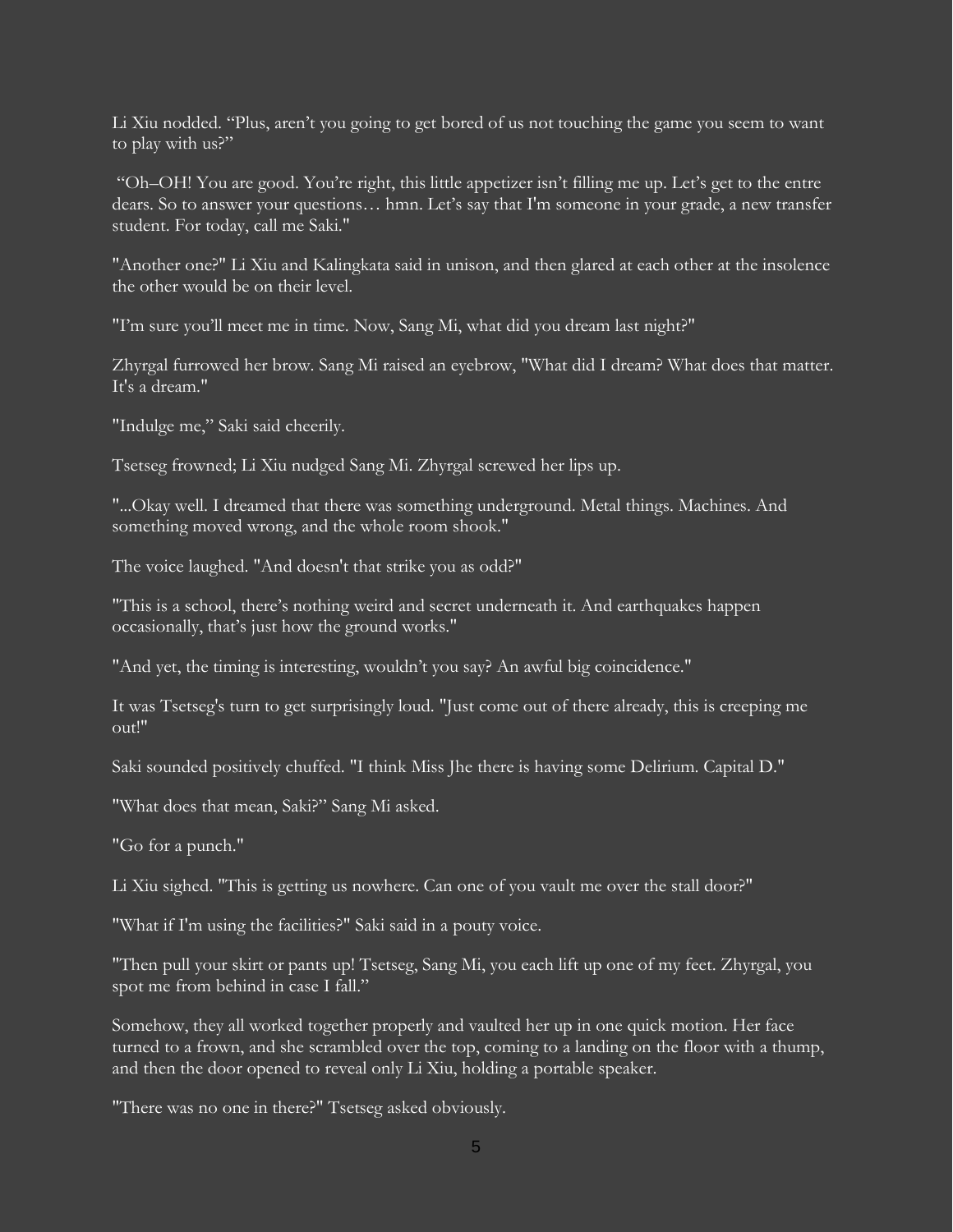"Mmm," Zhyrgal offered.

Sang Mi turned on her. "Do you know something about this?"

Her face grew serious. "How would I?"

"What the heck is going on?" Li Xiu asked.

"Go for a punch," the speaker said.

"You keep saying that! But what does that mean?"

"What did you watch before you went to sleep last night?"

"You think my dream made this happen, crazy speaker lady?"

"Was it *Saki Sanobashi*?"

"*Saki Sanobashi* isn't real--" Sang Mi's face grew palid.

Tsetseg grabbed Sang Mi by the shoulders and shook her lightly. "What--what is it?"

"*Saki Sanobashi*. Nonsense Japanese with the English title Go for a Punch. Might have been called *Saki's Torture Room* and got garbled. It's a probably-fake video someone made up online hundreds of years ago, either as a prank or based on a dream. People actually made adaptations of it since then. I watched a documentary on it last night. It's about a group of girls who get trapped in a bathroom, and then..."

Tsetseg shook her arm less lightly, "Then what?"

"...They all die terrible deaths."

"Well that's not going to happen," Zhyrgal said firmly.

"You just need to punch the source of all your problems. Just go for it. Who is really causing you anguish?"

"Shut up, Saki."

"Who? Come on, Sang Mi, who is it? Who is really wrecking things for you? While you cast blame at Li Xiu and Zhyrgal? While you make Tsetseg feel even more left out? Who are you really angry at? Who do you really want to hit?"

"Shut. Up. Saki."

"Make me. Or are you going to keep sniping at the only people who aren't blood related or offworlders who give you the time of day?"

"Turn it off," Zhyrgal said.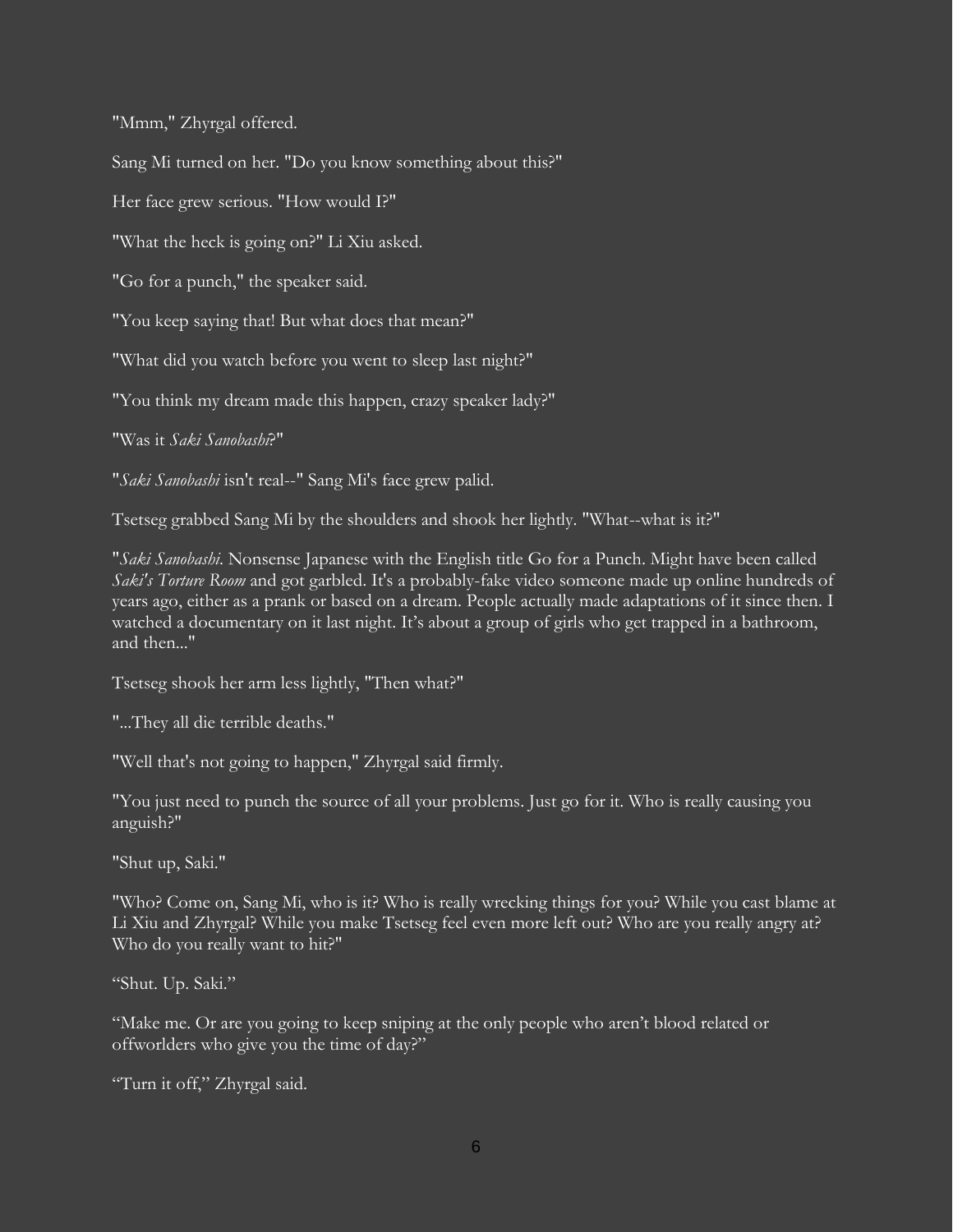"Yeah, you don't need to listen to this," Tsetseg agreed.

Li Xiu rolled her eyes, "...Yeah, I guess even I think it's a bit much." She looked around for a switch, or any controls whatsoever, but couldn't seem to find them.

"You gave yourself the name Kalingkata. Did that make you feel big? Did it help make you feel different from other girls? Not like them? Better?"

Sang Mi lowered her head.

"Come on then. Go for a punch, Sang Mi. Do it. If you could hurt one person, no cameras around to capture it, who would it be? Are you hesitating because you're a coward? Or because you know it really was your dream that put everyone in this situa–"

"SHUT UP!" Sang Mi turned to the mirror, and threw a punch into her own face. The mirror cracked with an earsplitting shatter, splintering from her left cheek, and she pulled her hand back, cursing at the pain. She panted, and in the stunned silence, Li Xiu reached out, and took her bleeding hand. Gently, she knelt down to eye level, and began pulling the bits of glass out. Sang Mi just looked down and watched her do it, trying to keep her welling-up-eyes from spilling over through both kinds of pain. She didn't pull back, or resist. "Thanks," she managed, as Li Xiu pressed paper town from the dispenser against it. Li Xiu almost had time to reply.

But then, there was a gruff voice that called down from above them - muffled by concrete, but they all heard it: "I heard a sound down there--hello?"

All eyes turned to the ceiling with a burst of hope. Li Xiu yelled as loud as she could, "We're down here! Help!"

They all joined in, yelling as loud as they could.

It was only later that they realized they must have dropped the speaker in the chaos.

When they were all free and lowered down, they were taken to a medical tent set up outside the school. There were people in official uniforms running around, and in the middle of the rushing and yelling, the four girls signed a form they were too drowsy to read that they later learned was a nondisclosure agreement. But about what, they weren't sure. They were all checked over, and fine, and soon Sang Mi, Tsetseg, Li Xiu, and Zhyrgal were set up with blankets and paper cups of tea on a bench looking out at their school as a big crane lowered material onto the roof to fix where it had collapsed in. No one had been seriously hurt, thankfully. Zhyrgal was picked up rather quickly by someone, leaving the other three to sit there kicking their feet as they waited for family to come get them.

"Gosh, I am taking a dip in the swimming pool when I get home..." Li Xiu moaned.

"The pool is usually really busy this time  $\overline{of}$  day," Tsetseg offered.

"Oh, no, our family's pool. At the compound."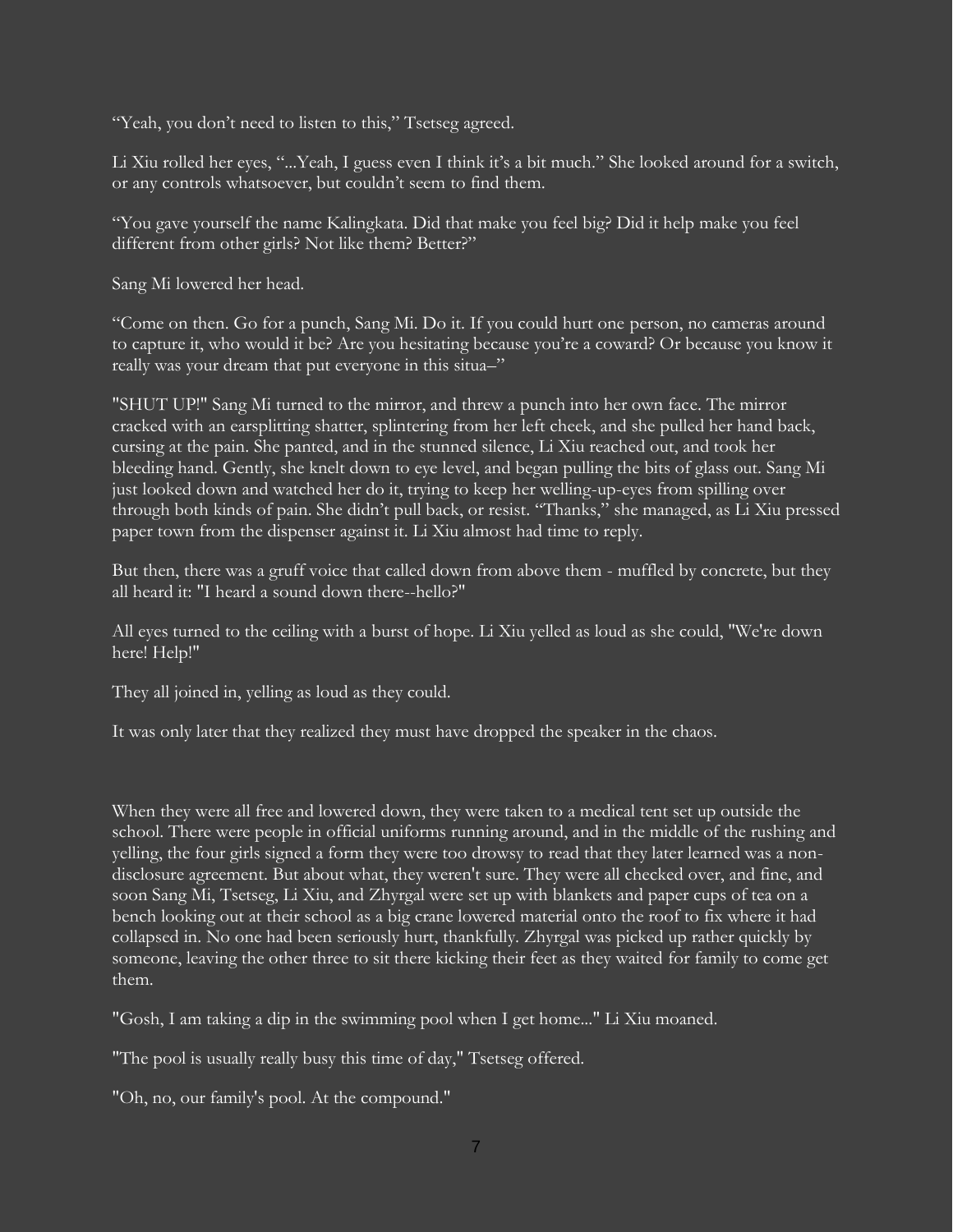They both stared back at her, "You own a pool?" Sang Mi said.

"Yeah?"

They looked at each other. And Sang Mi came to a conclusion.

"Hey so..." Sang Mi bit her lip. "Look, we've had our differences, but we made a good team back there."

"... After you stopped squabbling," Tsetseg muttered.

"Ahem. Yes. But look, we're all kind of similar, even though we're different."

Li Xiu crossed her arms unimpressed, "Oh yeah, how are we remotely similar? Tsetseg is shy, you're a clown, and I'm cool and popular."

"Because none of us have a lot of friends outside of school."

Neither of them had anything to say to that. Li Xiu tried to, but her attempts deflated along with her pride, and she just stared off at the sunset, wrapping the shock blanket a little closer around her.

So Sang Mi continued, "My brother and I like running RPG sessions for each other. Jae Hyun started showing up recently, but other than that it's usually just us... what if we all met up at the Cao residence and played together?"

"Why at my house?" Li Xiu said.

"Presumably you have the most space," Sang Mi said, avoiding the word 'pool'.

"...I guess that's true. Um, you know you probably wouldn't have guessed it because of how cool I am, but I actually love role playing games," Li Xiu said.

Sang Mi was surprised. "Wait really?"

She nodded, "So... yeah that sounds fun. I guess."

"... I've never played them before," Tsetseg muttered.

"Then we'll teach you! You can bring Bashrat if you want," Sang Mi offered.

Tsetseg lit up, "Okay! That... yeah. I'd like that. Do you want to add each other, you know, on CitrusMessenger..."

Li Xiu and Sang Mi grinned at each other.

"She's cute when she's bashful," Li Xiu noted.

"Don't tease her too hard, we want her to show up!"

"GUYS!"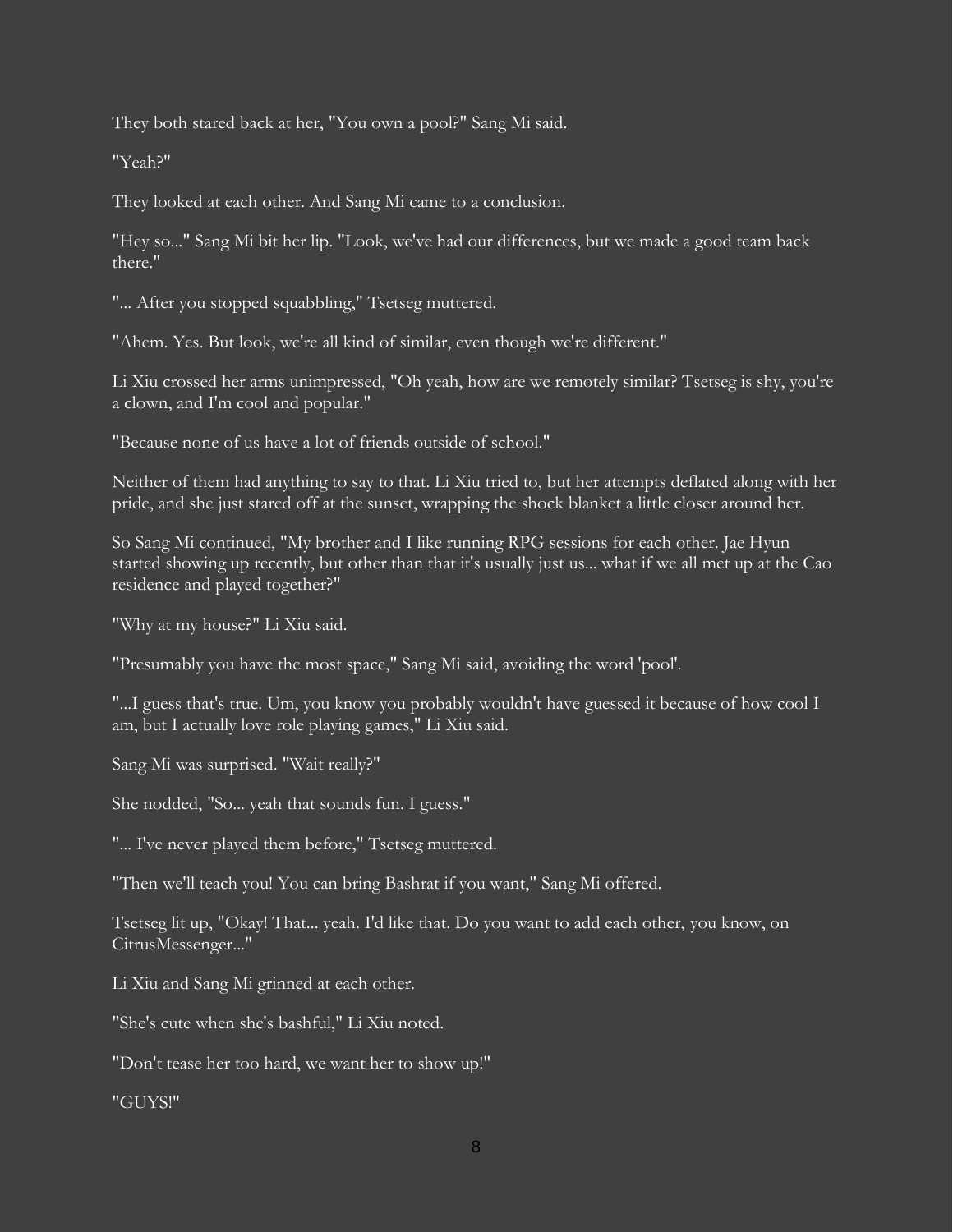They all laughed, and clinked their paper cups of tea together. Somehow, things had worked out after all.

It was later that night, as they were all staring at the ceiling, that one of them finally sent the text.

#### **CitrusMessenger Chatlog:**

**SansarT:** Hey! Um, did that all actually happen?

**Kalingkata:** Y

**PinkPrincess2424:** omg Kalingkata reply with more than just Y

#### **Kalingkata:** K

PinkPrincess2424: yes Tsetseg that really happened I still can't believe it my mom and dad have been fussing over me all night im just glad were all okay

**SansarT:** …Um, what about Saki? I can't stop thinking about her.

**Kalingkata:** Yea, I kinda doubted that was real too. But I doubt its a mass hallucination.

**PinkPrincess2424:** i think its best to just 4get about it

**Kalingkata:** I'll 3get about it.

SansarT: But how did she know all that stuff????????

**PinkPrincess2424:** It was just some weird prank dont worry about it

**SansarT:** If you say so…

**Kalingkata:** I was posting about what I was watching last night on LemonNote–anyone could have known that. We were just panicked so we didn't think about it. Li Xiu, sadly, is right.

**PinkPrincess2424:** (kissyface emoji)

**Kalingkata:** Don't let it go to your head.

**Tsetseg:** I guess it doesn't matter to me, cause in the end… I'm happy we're all here.